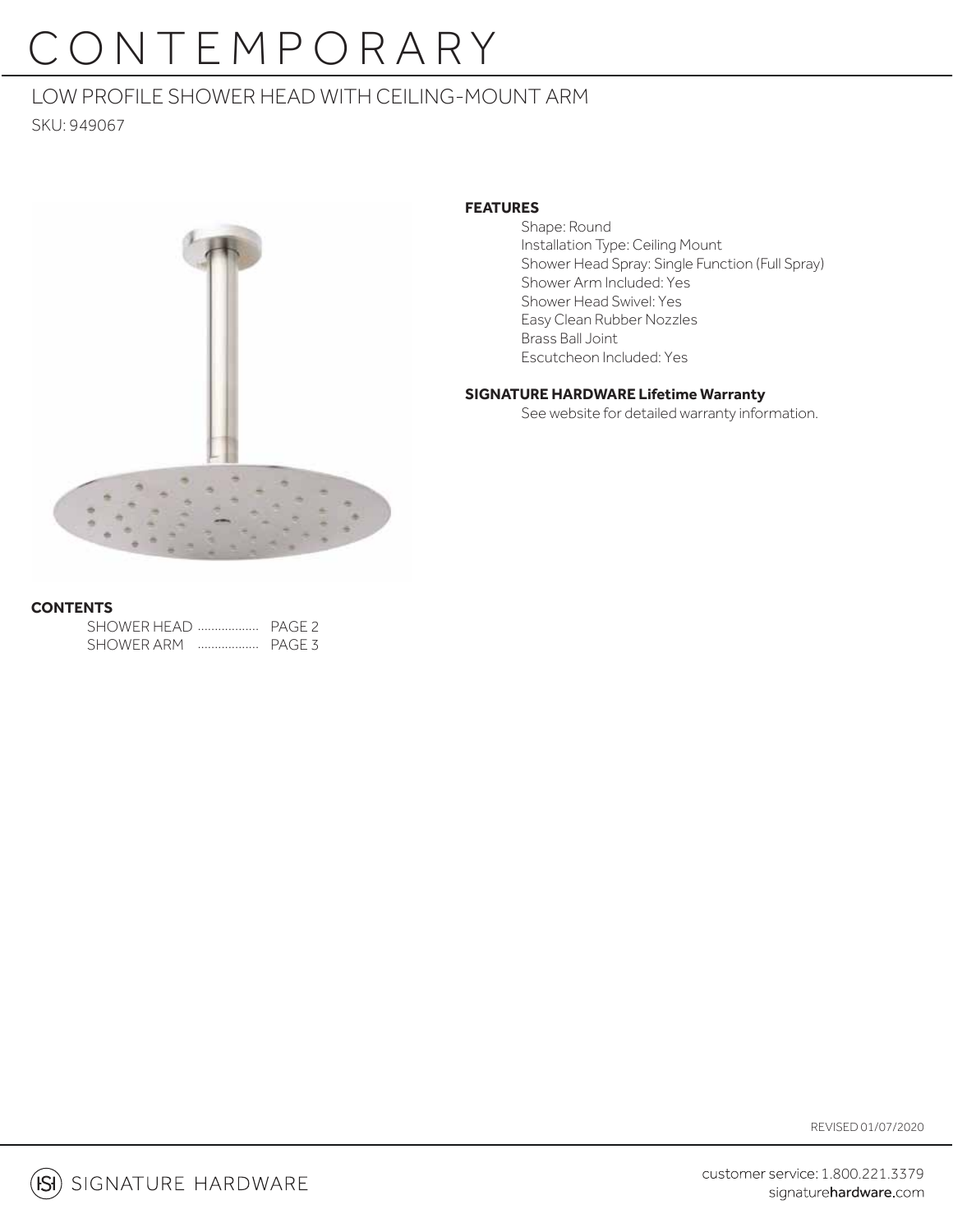# CONTEMPORARY

### LOW PROFILE SHOWER HEAD

SKU: 949067





| <b>Product Code</b> | <b>Reference A</b> | <b>Max Flow-Rate</b>            |
|---------------------|--------------------|---------------------------------|
| SHRS820RG           | 8" (203 mm)        | 1.8 gpm (6.8L/min) max @ 80 psi |
| SHRS825R            | 8" (203 mm)        | 2.5 gpm (9.5L/min) max @ 80 psi |
| SHRS1020RG          | 10" (254 mm)       | 1.8 gpm (6.8L/min) max @ 80 psi |
| <b>SHRS1025R</b>    | 10" (254 mm)       | 2.5 gpm (9.5L/min) max @ 80 psi |
| <b>SHRS1225R</b>    | 12" (305 mm)       | 2.5 gpm (9.5L/min) max @ 80 psi |

#### **FEATURES**

Material: Stainless Steel Height: 2-1/2" IPS: 1/2"

#### **CODES/STANDARDS**

 SHRS820RG/SHRS1020RG cCSAus

 ASME A112.18.1/CSA B125.1 WaterSense CEC Listed Massachusetts Accepted



 SHRS825R/SHRS1025R/SHRS1225R cCSAus

 ASME A112.18.1/CSA B125.1 Massachusetts Accepted



#### **SIGNATURE HARDWARE LIFETIME WARRANTY**

See website for warranty information



Code: SHRS820RGBN/SHRS820RGCP SHRS825RBN/SHRS825RCP SHRS1020RGBN/SHRS1020RGCP SHRS1025RBN/SHRS1025RCP SHRS1225RBN/SHRS1225RCP PAGE 2

All dimensions and specifications are nominal and may vary. Use actual products for accuracy in critical situations.

 $(S)$  signature hardware